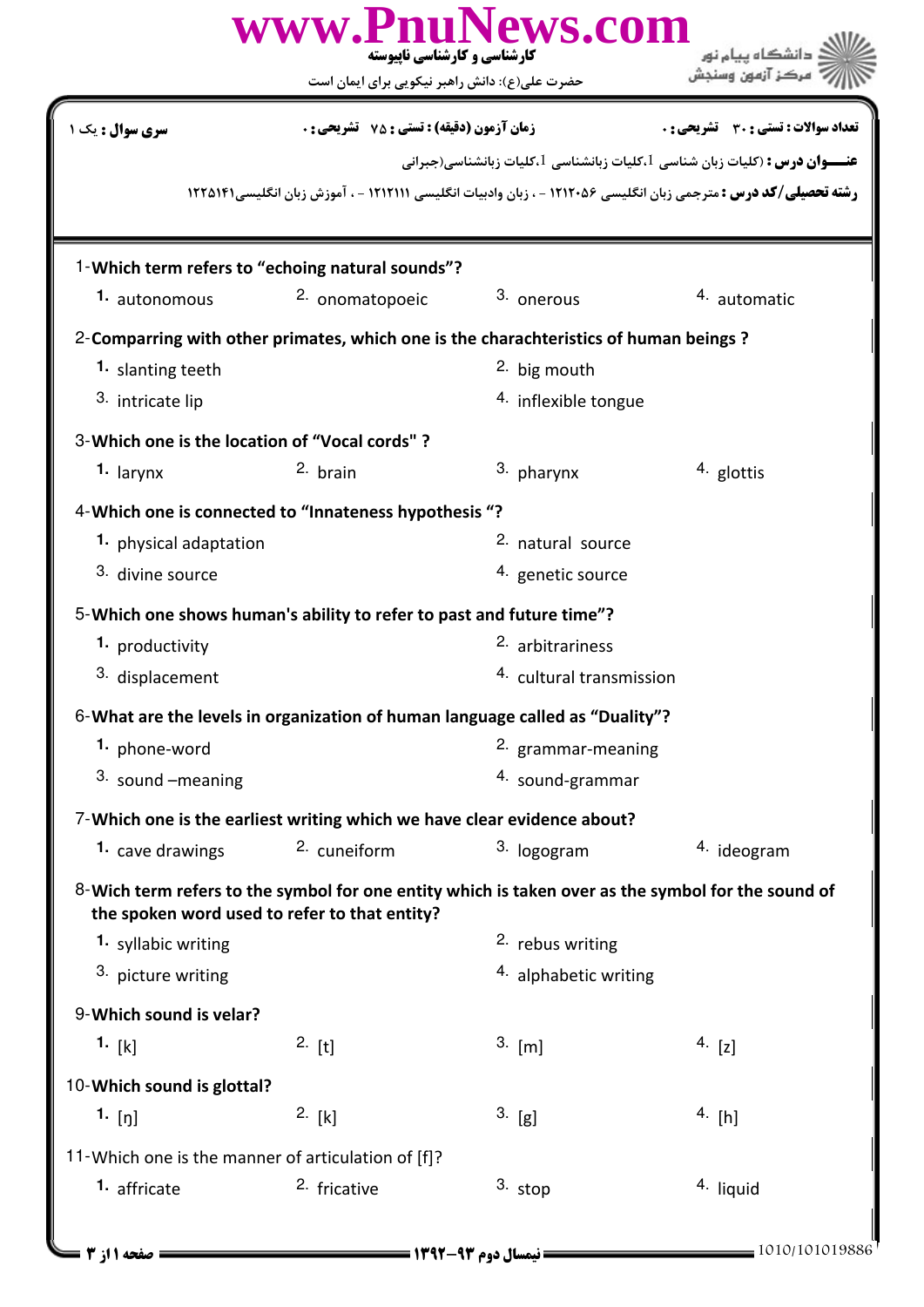| www.PnuNews.com<br>دانشگاه پیام نور<br>کارشناسی و کارشناسی ناپیوسته<br>مركز آزمون وسنجش<br>حضرت علی(ع): دانش راهبر نیکویی برای ایمان است |                                                                        |                                                                                                                                                                                                              |                                                           |  |  |  |
|------------------------------------------------------------------------------------------------------------------------------------------|------------------------------------------------------------------------|--------------------------------------------------------------------------------------------------------------------------------------------------------------------------------------------------------------|-----------------------------------------------------------|--|--|--|
| <b>سری سوال :</b> یک ۱                                                                                                                   | <b>زمان آزمون (دقیقه) : تستی : 75 تشریحی : 0</b>                       | <b>عنـــوان درس :</b> (کلیات زبان شناسی 1،کلیات زبانشناسی 1،کلیات زبانشناسی(جبرانی<br><b>رشته تحصیلی/کد درس :</b> مترجمی زبان انگلیسی ۱۲۱۲۰۵۶ - ، زبان وادبیات انگلیسی ۱۲۱۲۱۱۱ - ، آموزش زبان انگلیسی۱۲۲۵۱۴۱ | <b>تعداد سوالات : تستی : 30 ٪ تشریحی : 0</b>              |  |  |  |
|                                                                                                                                          |                                                                        |                                                                                                                                                                                                              |                                                           |  |  |  |
| 12-Which one is the characteristics of [æ]?<br>$1.$ low, back                                                                            | <sup>2.</sup> mid, central                                             | <sup>3.</sup> high, back                                                                                                                                                                                     | <sup>4.</sup> low, front                                  |  |  |  |
| 13-Which one is the characteristics of [o]?                                                                                              |                                                                        |                                                                                                                                                                                                              |                                                           |  |  |  |
| <sup>1</sup> high, front                                                                                                                 | <sup>2.</sup> low, back                                                | 3. low, front                                                                                                                                                                                                | <sup>4</sup> mid, back                                    |  |  |  |
| 14-Which sound is represented by [velar, stop, voiced]?                                                                                  |                                                                        |                                                                                                                                                                                                              |                                                           |  |  |  |
| 1. $[n]$                                                                                                                                 | 2. [g]                                                                 | 3. [k]                                                                                                                                                                                                       | $4.$ [ŋ]                                                  |  |  |  |
|                                                                                                                                          | 15-Which sound represents the characteristics of [high, front] ?       |                                                                                                                                                                                                              |                                                           |  |  |  |
| 1. [i]                                                                                                                                   | $2.$ [a]                                                               | 3. [e]                                                                                                                                                                                                       | 4. [u]                                                    |  |  |  |
|                                                                                                                                          | 16-What is the term referring to each meaning-distinguishing sound?    |                                                                                                                                                                                                              |                                                           |  |  |  |
| 1. phone                                                                                                                                 | 2. allophone                                                           | 3. phoneme                                                                                                                                                                                                   | 4. morpheme                                               |  |  |  |
| 17-What does [~] show in sounds like [ĭ] ?                                                                                               |                                                                        |                                                                                                                                                                                                              |                                                           |  |  |  |
| 1. nasalized                                                                                                                             | 2. aspirated                                                           | 3. flapped                                                                                                                                                                                                   | 4. devoiced                                               |  |  |  |
|                                                                                                                                          | 18-What are the basic elements of the syllable?                        |                                                                                                                                                                                                              |                                                           |  |  |  |
| 1. $onset - coda$                                                                                                                        | 2. $r$ hyme – coda                                                     | $3.$ nucleus - rhyme                                                                                                                                                                                         | 4. onset – rhyme                                          |  |  |  |
|                                                                                                                                          | 19-What phenomenon is the result of co-articulation?                   |                                                                                                                                                                                                              |                                                           |  |  |  |
| 1. diphthong                                                                                                                             | $2.$ elision                                                           | 3. phonotactics                                                                                                                                                                                              | 4. phonemics                                              |  |  |  |
|                                                                                                                                          | 20-Which one is the least common process of word formation in English? |                                                                                                                                                                                                              |                                                           |  |  |  |
| 1. borrowing                                                                                                                             | 2. conversion                                                          | 3. blending                                                                                                                                                                                                  | 4. coinage                                                |  |  |  |
|                                                                                                                                          | 21-Which process is involved in forming UNESCO?                        |                                                                                                                                                                                                              |                                                           |  |  |  |
| 1. clipping                                                                                                                              | <sup>2.</sup> blending                                                 | 3. acronym                                                                                                                                                                                                   | 4. eponym                                                 |  |  |  |
| 22-Which word - formation processes are involved in making the word "snowballed"?                                                        |                                                                        |                                                                                                                                                                                                              |                                                           |  |  |  |
| 1. compounding - conversion                                                                                                              |                                                                        |                                                                                                                                                                                                              | 2. blending $-$ derivation<br>4. compounding - derivation |  |  |  |
| 3. blending $-$ conversion                                                                                                               |                                                                        |                                                                                                                                                                                                              |                                                           |  |  |  |
| 23-Which one is a lexical morpheme?<br>1. article                                                                                        | 2. pronoun                                                             | 3. adjective                                                                                                                                                                                                 | 4. preposition                                            |  |  |  |
| 24-Which one is a deriviational morpheme?                                                                                                |                                                                        |                                                                                                                                                                                                              |                                                           |  |  |  |
| $1. -ful$                                                                                                                                | $2. -ed$                                                               | $3. -er$                                                                                                                                                                                                     | $4. - s$                                                  |  |  |  |
|                                                                                                                                          |                                                                        |                                                                                                                                                                                                              |                                                           |  |  |  |